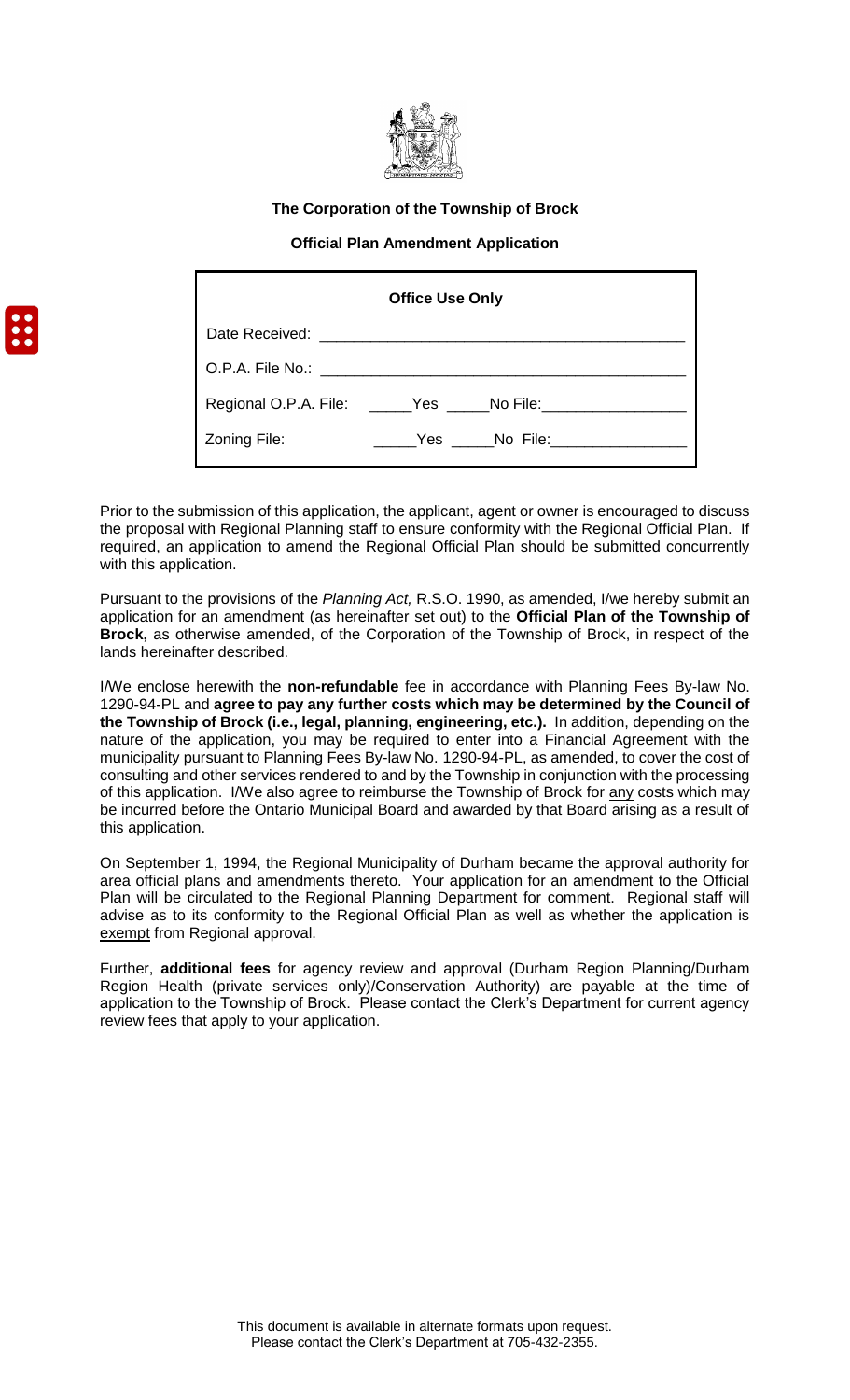| 1.  | <b>Applicant:</b>                                                                                                                       |    |                             |                                                             |                                                                                  |                                                                                                                                                                                                                                                                          |  |  |
|-----|-----------------------------------------------------------------------------------------------------------------------------------------|----|-----------------------------|-------------------------------------------------------------|----------------------------------------------------------------------------------|--------------------------------------------------------------------------------------------------------------------------------------------------------------------------------------------------------------------------------------------------------------------------|--|--|
|     | Address:                                                                                                                                |    |                             |                                                             |                                                                                  |                                                                                                                                                                                                                                                                          |  |  |
|     |                                                                                                                                         |    | Phone: ___________________  |                                                             | Fax: ________________                                                            | Email: _____________                                                                                                                                                                                                                                                     |  |  |
| 2.  |                                                                                                                                         |    |                             |                                                             |                                                                                  |                                                                                                                                                                                                                                                                          |  |  |
|     | Address:                                                                                                                                |    |                             |                                                             |                                                                                  | <u> 1990 - Johann Stoff, amerikansk politiker (d. 1980)</u>                                                                                                                                                                                                              |  |  |
|     |                                                                                                                                         |    |                             |                                                             |                                                                                  | Email:______________                                                                                                                                                                                                                                                     |  |  |
| 3.  |                                                                                                                                         |    |                             |                                                             |                                                                                  |                                                                                                                                                                                                                                                                          |  |  |
|     | Address:                                                                                                                                |    |                             | <u> 1989 - Andrea Stadt Britain, amerikansk politiker (</u> |                                                                                  |                                                                                                                                                                                                                                                                          |  |  |
|     |                                                                                                                                         |    |                             |                                                             |                                                                                  | Email: ______________                                                                                                                                                                                                                                                    |  |  |
| 4.  |                                                                                                                                         |    |                             |                                                             | Matters Related to This Application Should be addressed to:                      |                                                                                                                                                                                                                                                                          |  |  |
|     |                                                                                                                                         |    |                             |                                                             | Applicant _______________ Or Agent _________________ Or Owner __________________ |                                                                                                                                                                                                                                                                          |  |  |
|     |                                                                                                                                         |    |                             |                                                             |                                                                                  | In the event you are making application for a plan of subdivision/condominium or zoning<br>by-law, please use the same person identified above to co-ordinate both applications.                                                                                         |  |  |
| 5.  |                                                                                                                                         |    | <b>Type of Application:</b> |                                                             |                                                                                  |                                                                                                                                                                                                                                                                          |  |  |
|     | Check the appropriate box below. Depending on the purpose of this application, more<br>than one box may need to be checked.             |    |                             |                                                             |                                                                                  |                                                                                                                                                                                                                                                                          |  |  |
| 5.1 | $\Box$<br>An application to amend the Official Plan that proposes to add new policy or<br>change, delete or replace an approved policy. |    |                             |                                                             |                                                                                  |                                                                                                                                                                                                                                                                          |  |  |
|     |                                                                                                                                         | a) |                             |                                                             | Describe the purpose of the proposed amendment                                   | and the control of the control of the control of the control of the control of the control of the control of the                                                                                                                                                         |  |  |
|     |                                                                                                                                         | b) |                             |                                                             |                                                                                  | <u> 1989 - Johann John Stone, Amerikaansk politiker († 1908)</u><br>Identify the policy to be added, changed, deleted or replaced ____________<br><u> 1989 - Johann Barn, mars ann an t-Amhain ann an t-Amhain ann an t-Amhain ann an t-Amhain an t-Amhain ann an t-</u> |  |  |
|     |                                                                                                                                         | C) |                             |                                                             |                                                                                  | What is the current land use designation of the subject land, if applicable?<br>and the control of the control of the control of the control of the control of the control of the control of the                                                                         |  |  |
|     |                                                                                                                                         | d) |                             |                                                             |                                                                                  | <u> 1989 - Johann Harry Harry Harry Harry Harry Harry Harry Harry Harry Harry Harry Harry Harry Harry Harry Harry</u><br>What land uses are permitted by the current designation of the subject land,                                                                    |  |  |
|     |                                                                                                                                         | e) |                             |                                                             |                                                                                  | What land uses would be permitted on the subject land by the proposed<br>and the control of the control of the control of the control of the control of the control of the control of the                                                                                |  |  |
| 5.2 |                                                                                                                                         |    |                             | land use designation of the subject land.                   |                                                                                  | An application to amend the Official Plan that proposes to change or replace the                                                                                                                                                                                         |  |  |
|     |                                                                                                                                         | a) |                             |                                                             |                                                                                  | What is the general location of the subject land (Complete section 6)?                                                                                                                                                                                                   |  |  |
|     |                                                                                                                                         | b) |                             |                                                             |                                                                                  | What is the current designation of the subject land? ___________________________                                                                                                                                                                                         |  |  |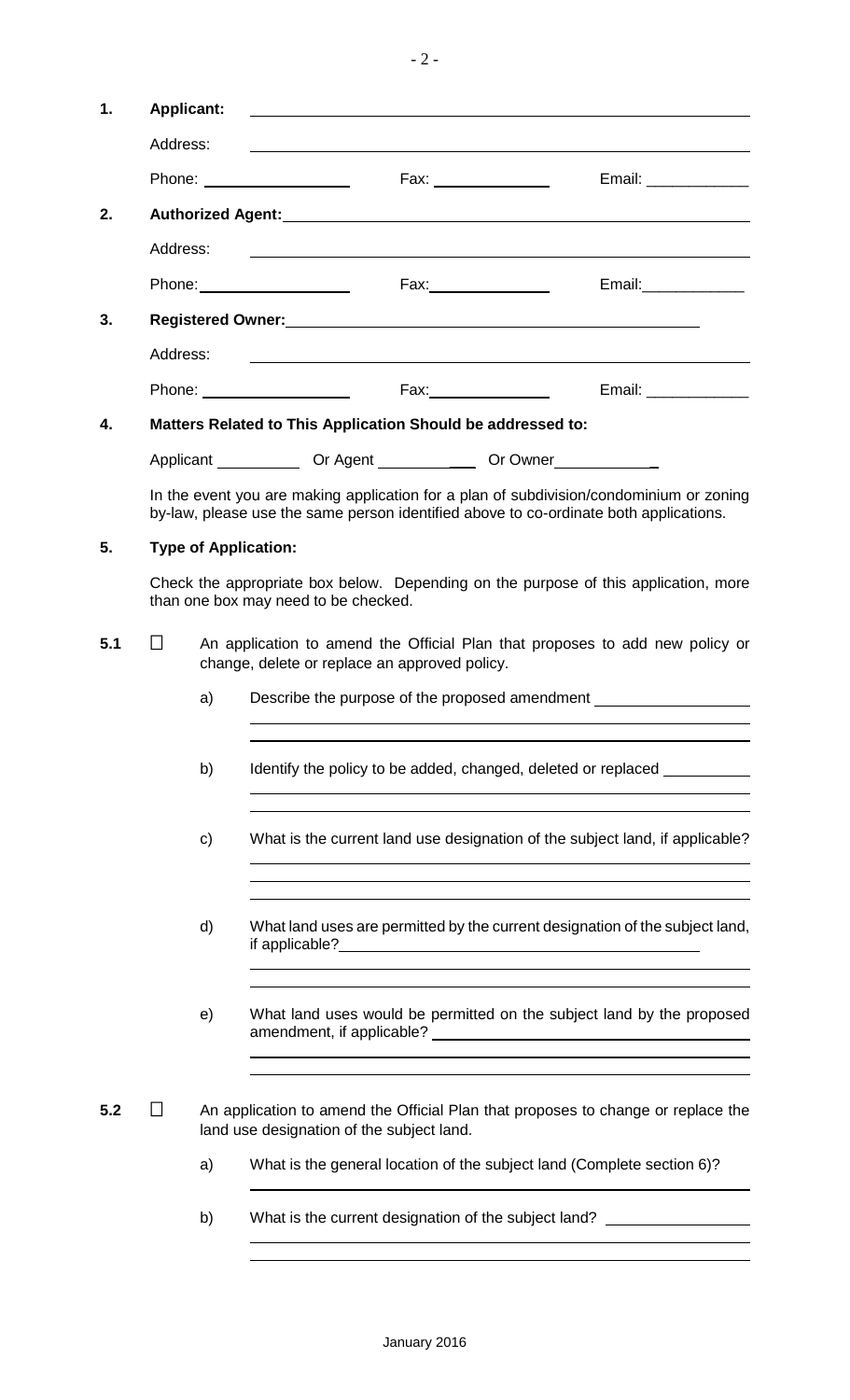| d)          |                                                                                                                                                                                                                                     |  |            |                                  | What land uses would be permitted by the proposed designation of the |
|-------------|-------------------------------------------------------------------------------------------------------------------------------------------------------------------------------------------------------------------------------------|--|------------|----------------------------------|----------------------------------------------------------------------|
| $\perp$     | An area municipal Official Plan                                                                                                                                                                                                     |  |            |                                  | <b>NO</b>                                                            |
|             | <b>Property Description:</b>                                                                                                                                                                                                        |  |            |                                  |                                                                      |
|             |                                                                                                                                                                                                                                     |  |            |                                  |                                                                      |
|             | Registered Plan No ______________________                                                                                                                                                                                           |  |            |                                  |                                                                      |
|             | Municipal Address _______________________                                                                                                                                                                                           |  |            |                                  |                                                                      |
|             |                                                                                                                                                                                                                                     |  |            |                                  |                                                                      |
|             | Dimensions of Entire Property (Metric):                                                                                                                                                                                             |  |            |                                  |                                                                      |
|             |                                                                                                                                                                                                                                     |  |            |                                  | Frontage _______________________                                     |
|             |                                                                                                                                                                                                                                     |  |            |                                  | Depth ___________________________                                    |
|             | Dimensions of the Land Subject of Application:                                                                                                                                                                                      |  |            |                                  |                                                                      |
|             | Area: <u>Area:</u> Area: Area: Area: Area: Area: Area: Area: Area: Area: Area: Area: Area: Area: Area: Area: Area: Area: Area: Area: Area: Area: Area: Area: Area: Area: Area: Area: Area: Area: Area: Area: Area: Area: Area: Area |  |            |                                  | Frontage ________________________                                    |
|             |                                                                                                                                                                                                                                     |  |            |                                  | Depth ____________________________                                   |
|             | Land Use Designation - Region of Durham Official Plan:                                                                                                                                                                              |  |            |                                  |                                                                      |
|             |                                                                                                                                                                                                                                     |  |            |                                  | Proposed: ________________________                                   |
|             |                                                                                                                                                                                                                                     |  |            |                                  |                                                                      |
|             | <b>Zoning By-law Category:</b>                                                                                                                                                                                                      |  |            |                                  |                                                                      |
|             |                                                                                                                                                                                                                                     |  |            | Proposed: <u>_______________</u> |                                                                      |
|             | Has an Application Been Submitted For:                                                                                                                                                                                              |  |            |                                  |                                                                      |
|             |                                                                                                                                                                                                                                     |  | <b>YES</b> | <b>NO</b>                        | <b>FILE/STATUS</b>                                                   |
|             | <b>Regional Official Plan</b>                                                                                                                                                                                                       |  |            |                                  |                                                                      |
|             | Township Zoning By-Law                                                                                                                                                                                                              |  |            |                                  |                                                                      |
|             | Consent (Severance)                                                                                                                                                                                                                 |  |            |                                  |                                                                      |
| Subdivision |                                                                                                                                                                                                                                     |  |            |                                  |                                                                      |
| Condominium |                                                                                                                                                                                                                                     |  |            |                                  |                                                                      |
|             | Site Plan Approval                                                                                                                                                                                                                  |  |            |                                  |                                                                      |
|             |                                                                                                                                                                                                                                     |  |            |                                  |                                                                      |
| Amendment:  | Has the Subject Land Been the Subject of a Previous Application for an Official Plan                                                                                                                                                |  |            |                                  |                                                                      |
|             |                                                                                                                                                                                                                                     |  |            |                                  |                                                                      |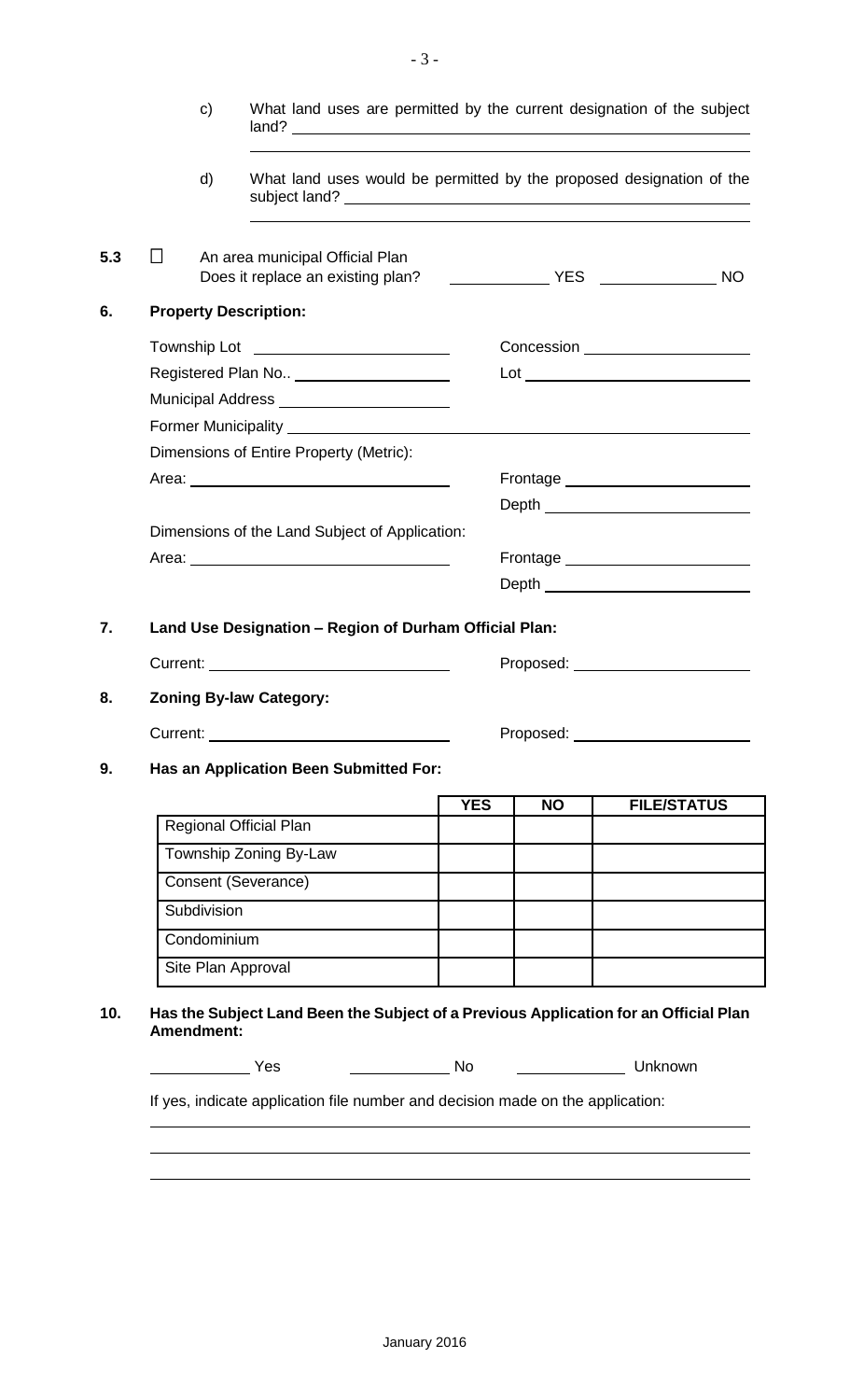## **11. Land Use:**

|      |                                                                                                                                                             | Proposed Use:       |                                                                                                                                                                                                                                      |                                       |                             |  |  |           |  |   |  |
|------|-------------------------------------------------------------------------------------------------------------------------------------------------------------|---------------------|--------------------------------------------------------------------------------------------------------------------------------------------------------------------------------------------------------------------------------------|---------------------------------------|-----------------------------|--|--|-----------|--|---|--|
|      |                                                                                                                                                             |                     |                                                                                                                                                                                                                                      |                                       |                             |  |  |           |  |   |  |
|      |                                                                                                                                                             | (No. & Type)        | <u> 1989 - Johann Stoff, amerikansk politiker (d. 1989)</u>                                                                                                                                                                          |                                       |                             |  |  |           |  |   |  |
|      |                                                                                                                                                             | (No. & Type)        |                                                                                                                                                                                                                                      |                                       |                             |  |  |           |  |   |  |
|      |                                                                                                                                                             | Adjacent Land Uses: |                                                                                                                                                                                                                                      | North _______________________________ |                             |  |  |           |  |   |  |
|      |                                                                                                                                                             |                     |                                                                                                                                                                                                                                      |                                       |                             |  |  |           |  |   |  |
|      |                                                                                                                                                             |                     |                                                                                                                                                                                                                                      | East ______________________________   |                             |  |  |           |  |   |  |
|      |                                                                                                                                                             |                     |                                                                                                                                                                                                                                      |                                       |                             |  |  |           |  |   |  |
| 12.  |                                                                                                                                                             |                     | If Residential Development is Proposed, Specify:                                                                                                                                                                                     |                                       |                             |  |  |           |  |   |  |
|      |                                                                                                                                                             |                     |                                                                                                                                                                                                                                      |                                       |                             |  |  |           |  |   |  |
|      |                                                                                                                                                             |                     |                                                                                                                                                                                                                                      |                                       |                             |  |  |           |  |   |  |
|      |                                                                                                                                                             |                     |                                                                                                                                                                                                                                      |                                       |                             |  |  |           |  |   |  |
|      |                                                                                                                                                             |                     |                                                                                                                                                                                                                                      |                                       |                             |  |  |           |  |   |  |
|      |                                                                                                                                                             |                     | Open Space (Ha) ________________________                                                                                                                                                                                             |                                       | Other Uses ________________ |  |  |           |  |   |  |
| 13.  | If Commercial Development is Proposed, Specify:                                                                                                             |                     |                                                                                                                                                                                                                                      |                                       |                             |  |  |           |  |   |  |
|      |                                                                                                                                                             |                     |                                                                                                                                                                                                                                      |                                       |                             |  |  |           |  |   |  |
|      |                                                                                                                                                             |                     |                                                                                                                                                                                                                                      |                                       |                             |  |  |           |  |   |  |
|      |                                                                                                                                                             |                     |                                                                                                                                                                                                                                      |                                       |                             |  |  |           |  |   |  |
| 14.  |                                                                                                                                                             |                     | If Industrial Development is Proposed, Specify:                                                                                                                                                                                      |                                       |                             |  |  |           |  |   |  |
|      |                                                                                                                                                             |                     |                                                                                                                                                                                                                                      |                                       |                             |  |  |           |  |   |  |
|      |                                                                                                                                                             |                     | Types of Uses Proposed <b>example and the Contract of Contract Contract of Contract Contract Contract Contract Contract Contract Contract Contract Contract Contract Contract Contract Contract Contract Contract Contract Contr</b> |                                       |                             |  |  |           |  |   |  |
| 15.  | Servicing:                                                                                                                                                  |                     |                                                                                                                                                                                                                                      |                                       |                             |  |  |           |  |   |  |
| 15.1 | Indicate the proposed type of servicing below, selected from the table and attach any<br>servicing information/reports required as identified in the table. |                     |                                                                                                                                                                                                                                      |                                       |                             |  |  |           |  |   |  |
|      | a)                                                                                                                                                          |                     | The Proposed Type of Sewage Disposal System                                                                                                                                                                                          |                                       |                             |  |  | A B C     |  | D |  |
|      | b)                                                                                                                                                          |                     | The Proposed Type of Water Supply System                                                                                                                                                                                             |                                       |                             |  |  | A B C D E |  |   |  |
|      | C)                                                                                                                                                          |                     |                                                                                                                                                                                                                                      |                                       |                             |  |  |           |  |   |  |
|      |                                                                                                                                                             | Attached?           | <b>YES</b><br><b>NO</b>                                                                                                                                                                                                              |                                       |                             |  |  |           |  |   |  |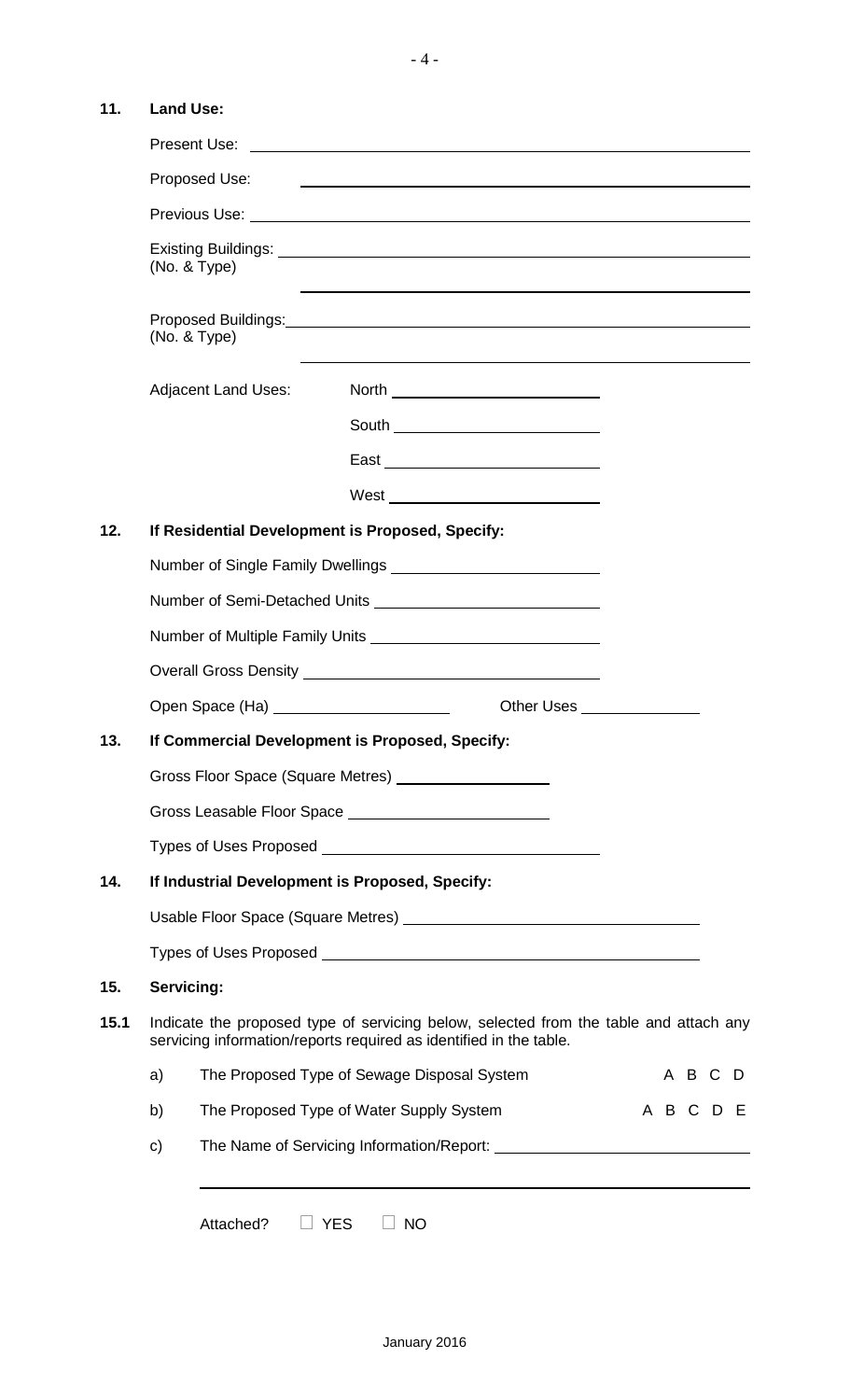|                                                      | Table E - Sewage Disposal and Water Supply                                                                                                          |
|------------------------------------------------------|-----------------------------------------------------------------------------------------------------------------------------------------------------|
| <b>Service Type</b>                                  | <b>Action or Required</b>                                                                                                                           |
|                                                      | <b>Information/Reports</b>                                                                                                                          |
|                                                      |                                                                                                                                                     |
| <b>Sewage Disposal</b><br>A. Municipal piped sewage  |                                                                                                                                                     |
| system                                               | None at this time. Region will determine if sewage<br>plant capacity is available.                                                                  |
| Municipal or private<br>В.<br>communal septic system | For more than 5 lots/units: a servicing options                                                                                                     |
|                                                      | statement <sup>(1)</sup> , a hydrogeological report <sup>(2)</sup> , and an<br>indication whether a public body is willing to own and               |
|                                                      | operate the system $(3)$ .                                                                                                                          |
|                                                      | For up to 5 lots/units each generating less than                                                                                                    |
|                                                      | 4500 litres per day effluent: a hydrogeological                                                                                                     |
|                                                      | report $(2)$ .                                                                                                                                      |
| C. Individual septic systems                         | For more than 5 lots/units: a servicing options                                                                                                     |
|                                                      | statement <sup>(1)</sup> and a hydrogeological report <sup>(2)</sup> .<br>For up to 5 lots/units each generating less than                          |
|                                                      | 4500 litres per day effluent: a hydrogeological                                                                                                     |
|                                                      | report $(2)$ .                                                                                                                                      |
| D. Other                                             | Describe:                                                                                                                                           |
| <b>Water Supply</b>                                  |                                                                                                                                                     |
| A. Municipal piped water                             | None at this time. Region will determine if water                                                                                                   |
| system                                               | treatment plant capacity is available.                                                                                                              |
| Municipal or private<br>В.<br>communal wells         | For more than 5 lots/units: a servicing options<br>statement <sup>(1)</sup> , a hydrogeological report <sup>(2)</sup> , and an                      |
|                                                      | indication whether a public body is willing to own and                                                                                              |
|                                                      | operate the system $(3)$ .                                                                                                                          |
|                                                      | For non-residential development where water will                                                                                                    |
|                                                      | used<br>for<br>human<br>consumption:<br>be<br>a<br>hydrogeological report <sup>(2)</sup> .                                                          |
| C. Individual wells                                  | For the development of more than 5 lots/units: a                                                                                                    |
|                                                      | servicing options statement <sup>(1)</sup> and a hydrogeological                                                                                    |
|                                                      | report $(2)$ .                                                                                                                                      |
|                                                      | For non residential development where water will be                                                                                                 |
|                                                      | used for human consumption: a hydrogeological                                                                                                       |
| D. Communal surface water                            | report $(2)$ .<br>A 'water taking permit' under Section 34 of the                                                                                   |
|                                                      | Ontario Water Resources Act.                                                                                                                        |
| E. Individual surface water                          | MNR clearance should accompany the servicing                                                                                                        |
|                                                      | options report submitted to MOEE.                                                                                                                   |
| F. Other                                             | Describe:                                                                                                                                           |
| (1)                                                  | Written confirmation that the Ministry of Environment and Energy (MOEE) and                                                                         |
|                                                      | the Region concur with the servicing options statement will facilitate the review of                                                                |
| the application.                                     |                                                                                                                                                     |
| (2)                                                  | All development on individual or communal septic tanks requires a<br>hydrogeological report. Before undertaking such a report, consult MOEE and the |
|                                                      | Region's Health Department about the type of hydrogeological assessment that                                                                        |
|                                                      | is expected based on the nature and location of the proposal.                                                                                       |
| (3)                                                  | Where communal services are proposed (water and/or sewage), it is Provincial                                                                        |
|                                                      | policy that these services must be owned by the Region, unless otherwise                                                                            |
| own communal services.                               | permitted by MOEE. Current Regional policy does not provide for the Region to                                                                       |

# **16. Storm Drainage:**

Open Ditch \_\_\_\_\_\_\_\_\_\_\_\_\_\_\_\_Curb/Gutter \_\_\_\_\_\_\_\_\_\_\_\_\_Other \_\_\_\_\_\_\_\_\_\_\_\_\_\_\_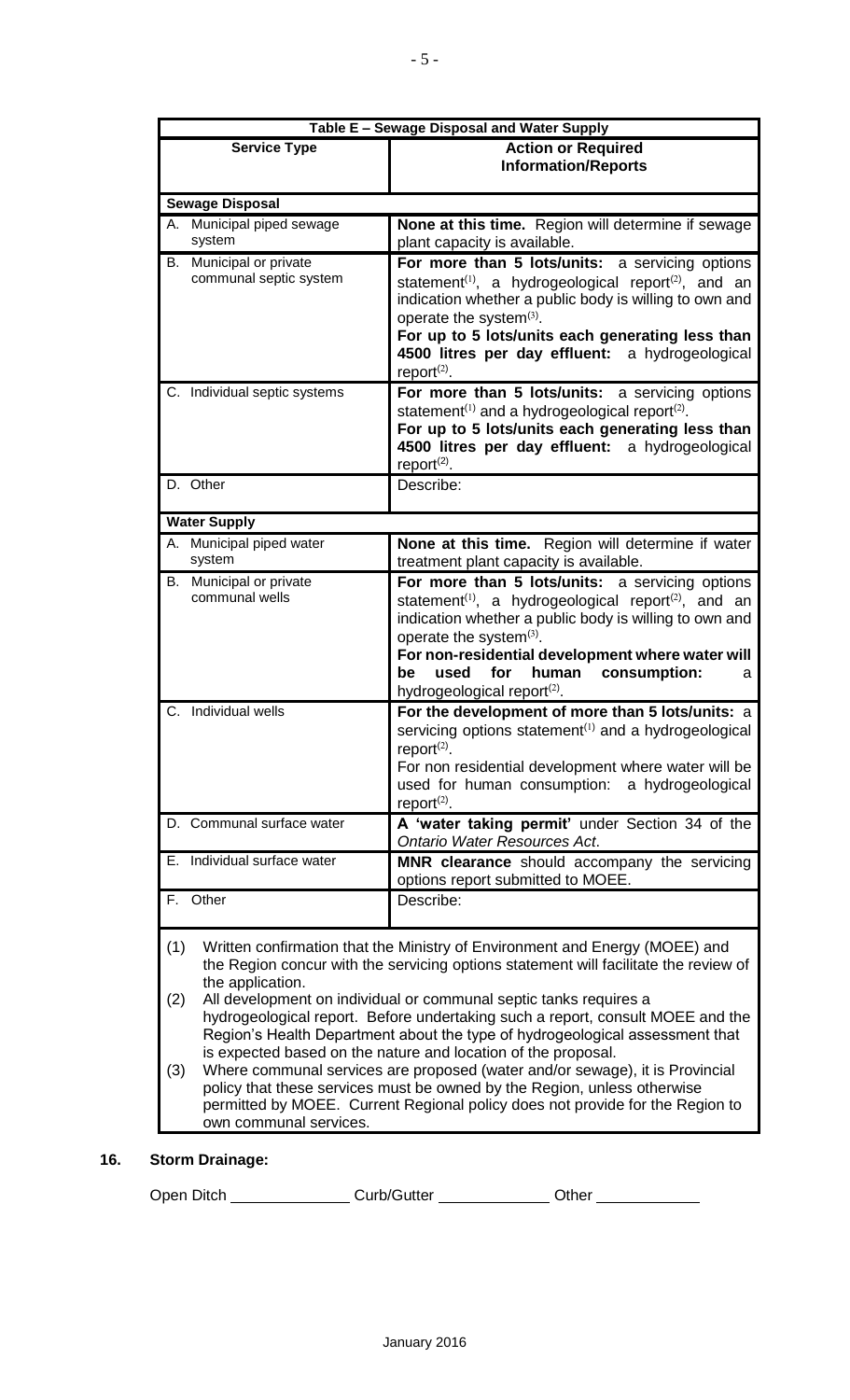## **17. Access:**

| <b>Maintained Municipal Road</b>       | No.<br><b>Yes</b>                                                                                                                                             |
|----------------------------------------|---------------------------------------------------------------------------------------------------------------------------------------------------------------|
| Regional Road                          |                                                                                                                                                               |
| Provincial Highway <b>Example 2018</b> |                                                                                                                                                               |
| Right of Way                           |                                                                                                                                                               |
| Water                                  | (If Yes, attach description of the parking and docking<br>facilities to be used and the approximate distance the<br>subject land to the nearest public road). |

**18. Is the proposed application location within 500 metres of an existing livestock**  facility?\_\_\_\_\_\_\_\_\_\_\_\_\_\_Yes \_\_\_\_\_\_\_\_\_\_\_\_\_\_\_\_\_\_\_No

**If yes, please complete the attached form entitled Data Sheet – MDS.**

#### **19. Environmental Site Screening Questionnaire**

- a) What is the current use of the property? Check the appropriate use (see O.Reg. 153/04):
	- \_\_\_ Industrial
	- \_\_\_ Commercial
	- Community Use
	- Residential
	- **Institutional**
	- Parkland or Agricultural

Note: daycare uses are defined as institutional. See Ontario Regulation 153/04, as amended, for definitions.

b) Does this application involve a change to a more sensitive land use i.e.: change from industrial, commercial or community use to residential, institutional, parkland or agricultural use? Refer to sections 11, 12, 13, 14, and 15 of O. Reg. 153/04, as amended.

Yes \_\_\_\_\_\_ No \_\_\_\_\_\_

- c) Is the application on land or adjacent to lands that were previously used for the following:
	-
	- i) Industrial Uses: Yes\_\_\_\_ No\_\_\_\_

If yes, please describe the approximate dates and type of industry.

\_\_\_\_\_\_\_\_\_\_\_\_\_\_\_\_\_\_\_\_\_\_\_\_\_\_\_\_\_\_\_\_\_\_\_\_\_\_\_\_\_\_\_\_\_\_\_\_\_\_\_\_\_\_\_\_\_\_\_\_\_

| ii) Commercial uses where there is a potential for<br>site contamination, e.g., automotive repair garage,<br>a bulk liquid dispensing facility including a<br>gasoline outlet, chemical warehousing or for<br>the operation of dry-cleaning equipment? | Yes | No l |
|--------------------------------------------------------------------------------------------------------------------------------------------------------------------------------------------------------------------------------------------------------|-----|------|
| If yes, please describe the approximate dates and type of commercial<br>activities.                                                                                                                                                                    |     |      |
|                                                                                                                                                                                                                                                        |     |      |

Lands where filling has occurred? Yes\_\_\_\_\_ No\_\_\_\_\_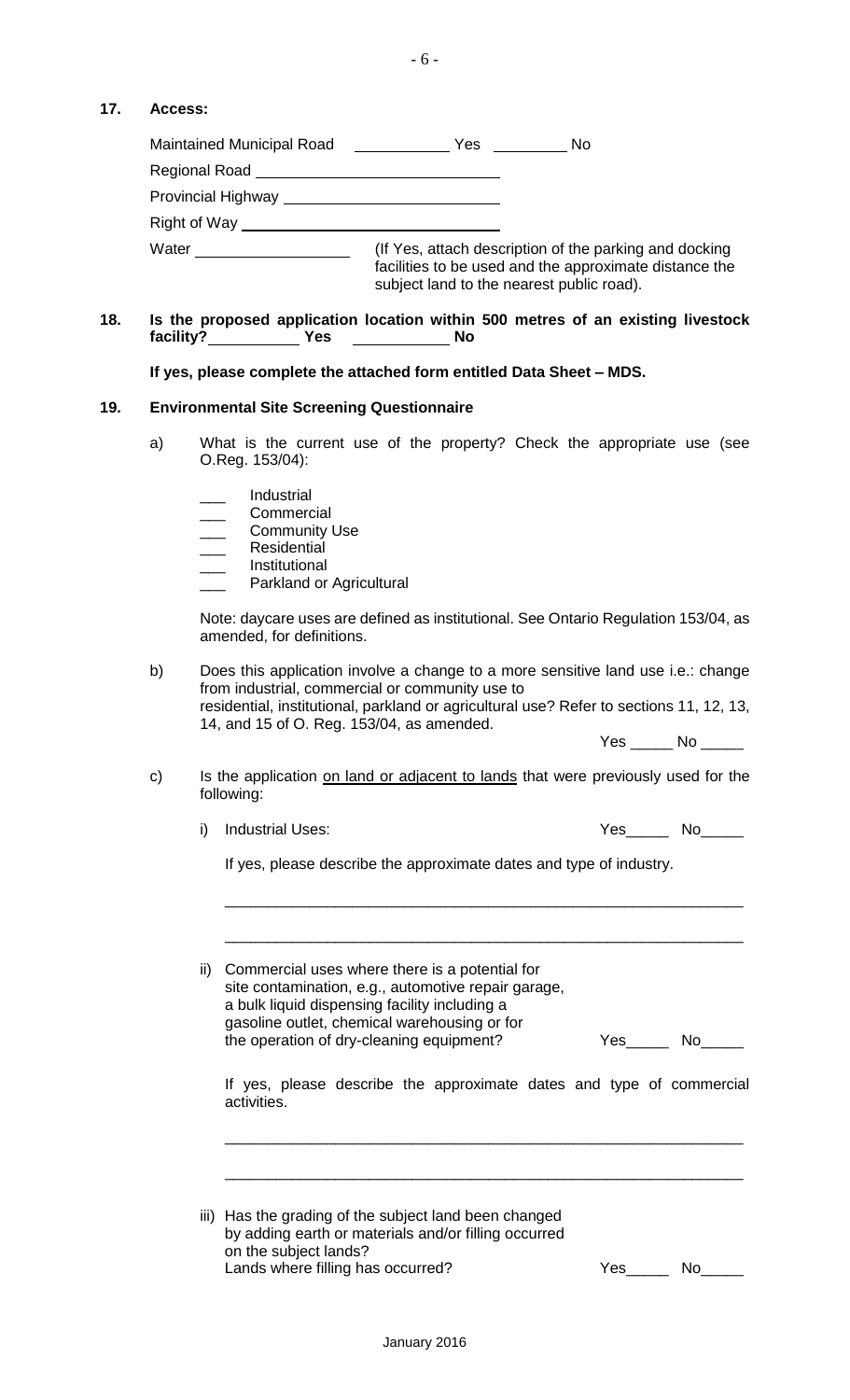|      | iv) Have the subject lands ever been subjected to<br>chemical spills or hazardous chemical uses i.e.<br>an orchard where cynanide products may have<br>been used as pesticides?                                                                      | Yes__________ No_         |      |
|------|------------------------------------------------------------------------------------------------------------------------------------------------------------------------------------------------------------------------------------------------------|---------------------------|------|
|      | v) Have the subject lands or adjacent lands ever<br>been used as an agricultural operation where<br>herbicides or sewage sludge have been<br>applied to the property?                                                                                | Yes No                    |      |
|      | vi) Have the subject lands or adjacent lands ever<br>been used as a weapons firing range?                                                                                                                                                            | Yes No                    |      |
|      | vii) Is the nearest boundary of the application within<br>250 metres of the fill area of an operating<br>or former landfill or dump, or a waste transfer<br>station or PCB storage side?                                                             |                           |      |
|      | viii) If there are existing or previously existing buildings,<br>are there any building materials remaining on the<br>site which are potentially hazardous to human health<br>(e.g., asbestos, PCB's, etc.)?                                         | Yes No                    |      |
|      | ix) Has there been a heating fuel oil spill<br>on the property?                                                                                                                                                                                      | Yes No                    |      |
|      | x) Are there or have there ever been above<br>ground or underground storage tanks on<br>the property?                                                                                                                                                | $Yes \_\_\_$ No $\_\_\_\$ |      |
|      | xi) Has waste (garbage, solid wastes,<br>liquid wastes) ever been placed on this property?                                                                                                                                                           |                           | No l |
|      | Provide a description of waste materials:                                                                                                                                                                                                            |                           |      |
| xii) | Have hazardous materials ever been stored<br>or generated on the property (e.g. Has Hazardous<br>Waste Information Network (HWIN) registration<br>or other permits been required?<br>Please summarize:                                               | Yes No                    |      |
|      | xiii) Does the property support or has it ever supported<br>one or more of the potentially contaminating<br>activities set out in Table 2 of Schedule D of<br>Ontario Regulation 153/04, as amended<br>(see attachment)?<br>If yes, provide details: | Yes No                    |      |
| xiv) | Is there any other reason to believe that the<br>subject property may be potentially contaminated<br>based on historical use of this or an<br>abutting property?                                                                                     | Yes No                    |      |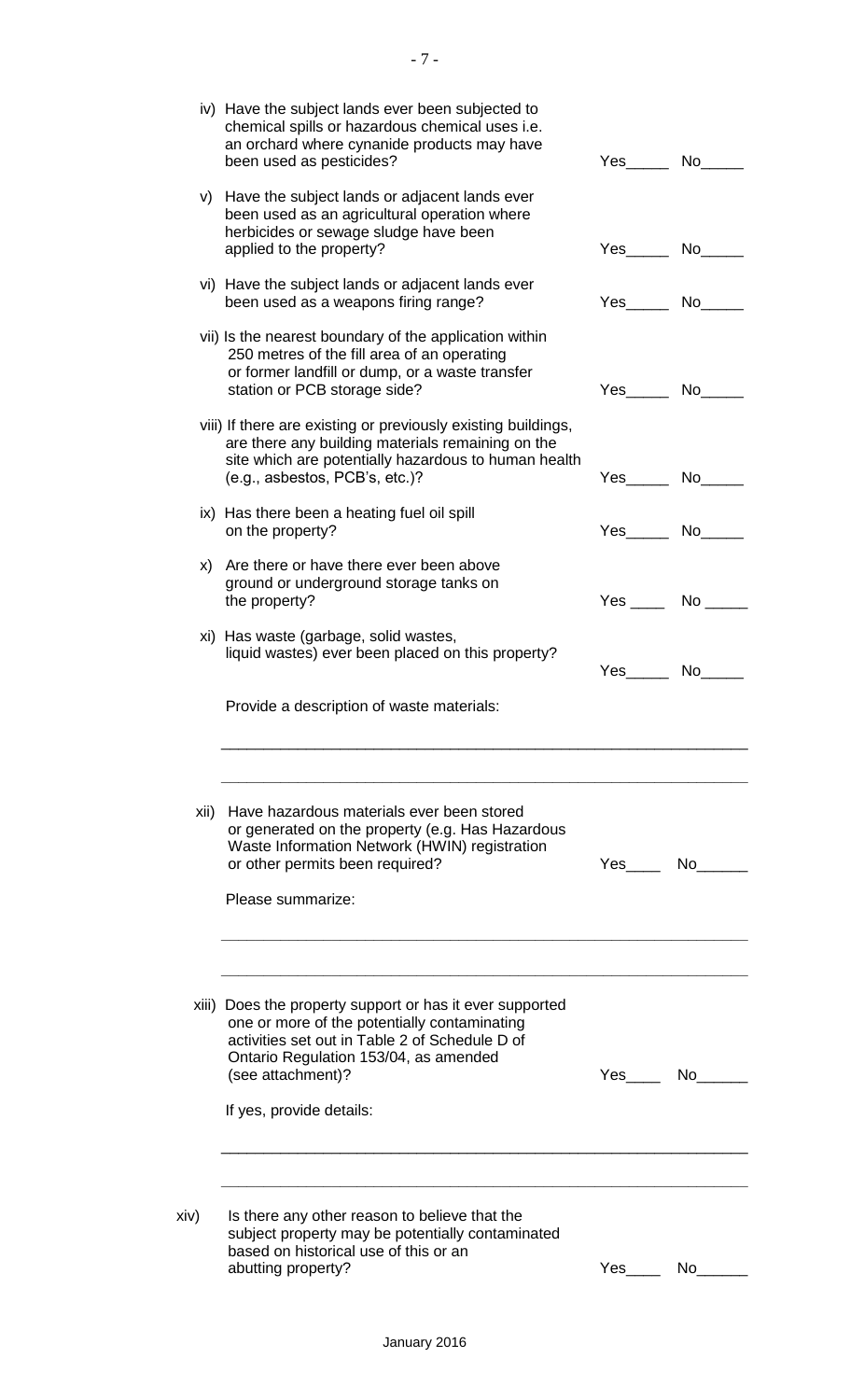If yes, provide details:

**If the answer to any of the questions above was YES, a Phase 1 and/or Phase 2 Environmental Site Assessment (ESA), which satisfies the requirements of O.Reg. 153/04, as amended, is required. Please submit two copies with your application.**

 $\overline{\phantom{a}}$  ,  $\overline{\phantom{a}}$  ,  $\overline{\phantom{a}}$  ,  $\overline{\phantom{a}}$  ,  $\overline{\phantom{a}}$  ,  $\overline{\phantom{a}}$  ,  $\overline{\phantom{a}}$  ,  $\overline{\phantom{a}}$  ,  $\overline{\phantom{a}}$  ,  $\overline{\phantom{a}}$  ,  $\overline{\phantom{a}}$  ,  $\overline{\phantom{a}}$  ,  $\overline{\phantom{a}}$  ,  $\overline{\phantom{a}}$  ,  $\overline{\phantom{a}}$  ,  $\overline{\phantom{a}}$ 

 **\_\_\_\_\_\_\_\_\_\_\_\_\_\_\_\_\_\_\_\_\_\_\_\_\_\_\_\_\_\_\_\_\_\_\_\_\_\_\_\_\_\_\_\_\_\_\_\_\_\_\_\_\_\_\_\_\_\_\_\_\_\_**

d) Has an Environmental Site Assessment been prepared for this site within the last 5 years, or is an Environmental Site Assessment currently being prepared for this site? Yes\_\_\_\_\_\_ No\_\_\_

#### **If YES, please submit two copies of the Phase 1 Assessment with the application.**

e) Has a Risk Assessment been accepted by the Ministry of Environment (MOE) or a Certificate of Property Use been issued by the MOE for this site? The Most Changes of Most Ves

|  | ika Diale Agaaansantanah tira Cantificate of |  |  |
|--|----------------------------------------------|--|--|
|  |                                              |  |  |
|  |                                              |  |  |

**If YES, please submit two copies of the Risk Assessment and the Certificate of Property Use with the application.**

**Declaration: This form must be completed and signed by the Property Owner. If the answer to Question 19(f) was "Yes", this form must also be signed by a Qualified Person, as defined in O. Reg. 153/04. The signature of a Qualified Person may also be required if the answer to any of Questions 19 (a) through (d) was "Yes".**

**To the best of my knowledge, the information provided in this questionnaire is true, and I do not have any reason to believe the subject site contains contaminants at a level that would interfere with the proposed property use.** 

#### **20. Conformity with Provincial Plans:**

| a) | Is this application consistent with the<br><b>Provincial Policy Statement?</b> | Yes      | Nο |  |
|----|--------------------------------------------------------------------------------|----------|----|--|
| い  | In the qubient land within the Croopholt Aroo?                                 | $V \sim$ |    |  |

\_\_\_\_\_\_\_\_\_\_\_\_\_\_\_\_\_\_\_\_\_\_\_\_\_\_\_\_\_\_\_\_\_\_\_\_\_\_\_\_\_\_\_\_\_\_\_\_\_\_\_\_\_\_\_\_\_\_\_\_\_\_\_\_\_\_\_\_\_\_

\_\_\_\_\_\_\_\_\_\_\_\_\_\_\_\_\_\_\_\_\_\_\_\_\_\_\_\_\_\_\_\_\_\_\_\_\_\_\_\_\_\_\_\_\_\_\_\_\_\_\_\_\_\_\_\_\_\_\_\_\_\_\_\_\_\_\_\_\_\_

\_\_\_\_\_\_\_\_\_\_\_\_\_\_\_\_\_\_\_\_\_\_\_\_\_\_\_\_\_\_\_\_\_\_\_\_\_\_\_\_\_\_\_\_\_\_\_\_\_\_\_\_\_\_\_\_\_\_\_\_\_\_\_\_\_\_\_\_\_\_

- b) Is the subject land within the Greenbelt Area? Yes\_\_\_\_\_\_ No \_ If yes, please specify whether the application conforms To or does not conflict with the Greenbelt Plan:
- c) Please specify whether the application conforms to or does not conflict with the Growth Plan for the Greater Golden Horseshoe:

\_\_\_\_\_\_\_\_\_\_\_\_\_\_\_\_\_\_\_\_\_\_\_\_\_\_\_\_\_\_\_\_\_\_\_\_\_\_\_\_\_\_\_\_\_\_\_\_\_\_\_\_\_\_\_\_\_\_\_\_\_\_\_\_\_\_\_\_\_\_

\_\_\_\_\_\_\_\_\_\_\_\_\_\_\_\_\_\_\_\_\_\_\_\_\_\_\_\_\_\_\_\_\_\_\_\_\_\_\_\_\_\_\_\_\_\_\_\_\_\_\_\_\_\_\_\_\_\_\_\_\_\_\_\_\_\_\_\_\_\_

\_\_\_\_\_\_\_\_\_\_\_\_\_\_\_\_\_\_\_\_\_\_\_\_\_\_\_\_\_\_\_\_\_\_\_\_\_\_\_\_\_\_\_\_\_\_\_\_\_\_\_\_\_\_\_\_\_\_\_\_\_\_\_\_\_\_\_\_\_\_

### **21. Other Information:**

Is there any other information available that may assist the Township in reviewing this application, if so, please attach to the completed application.

#### **22. Supplementary and Supporting Material:**

- a) Survey or sketch (2 copies) showing thereon:
	- Applicant's/owner's total holdings;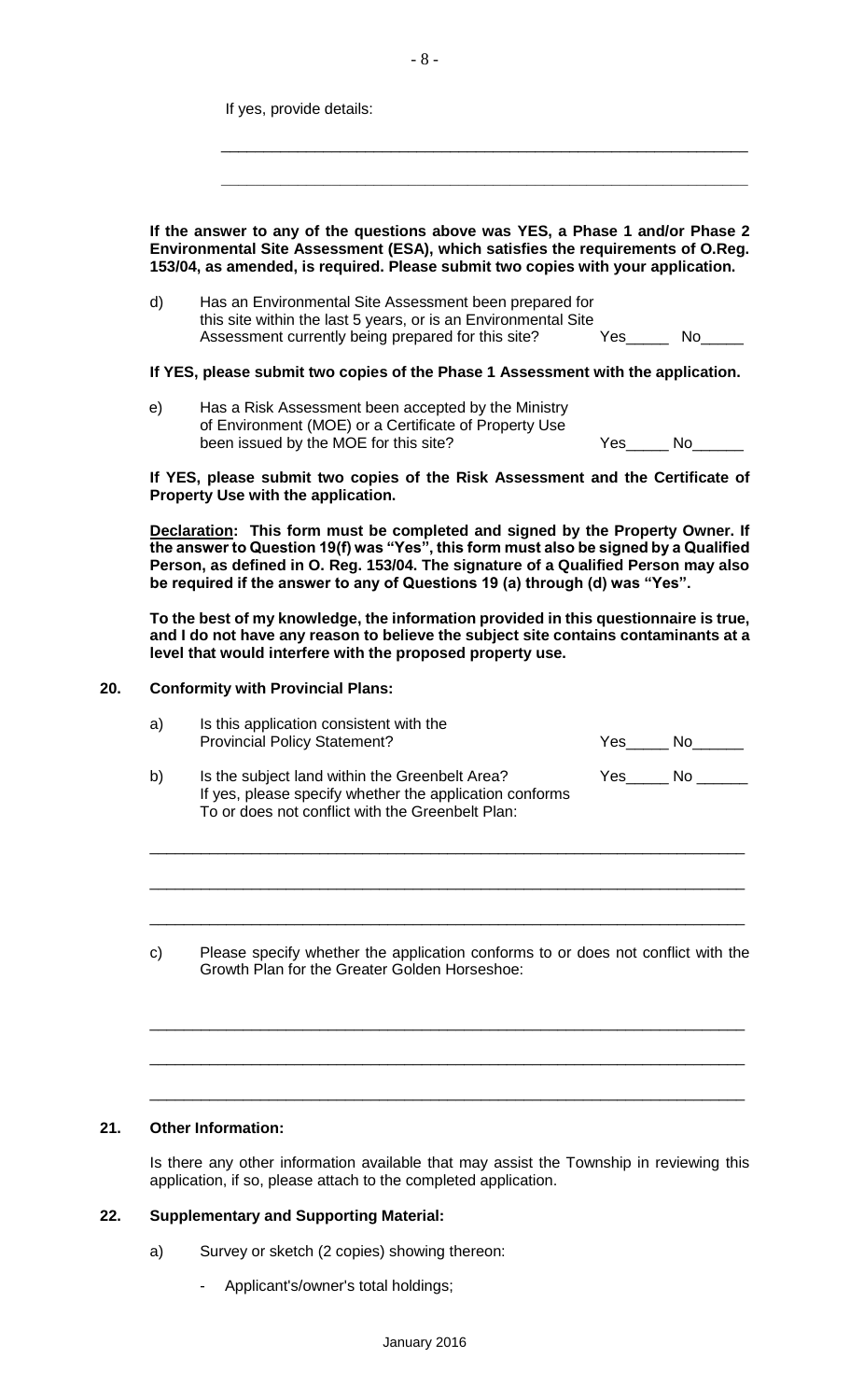- Land which is subject of the amendment clearly marked thereon;
- Location, size, and use of all existing and proposed buildings or structures.
- b) Depending on the nature of the application you may be required to submit the following studies:
- A planning report/assessment discussing conformity to the provincial policy statement and implementation guidelines.
- An environmental impact study if in proximity to wetlands, hazard lands, sensitive habitats, shorelines, erosion-prone areas, etc.
- An archaeological assessment if in proximity to an area having potential for these resources.
- A transportation study assessing the impact on local, regional or provincial roads.
- A hydrogeological report if development proposed is to be on private or partial services or in proximity to railway lines or major road transportation facilities.
- A retail impact study if a large commercial development (greater than 2500 sq. m.) is proposed.
- A settlement capability study, lot servicing plan, soils report, etc., for development within hamlets, clusters, etc.
- A functional engineering report, prepared in accordance with Township design criteria, assessing the potential to "engineer" the development proposal.
- c) Please consult Township staff prior to submitting an application to determine exact municipal requirements.
- **22. Certificate** (To be signed by Owner, If agent has been appointed)

As of the date of this application, I am the registered owner of the lands described in this application. I have examined the contents of this application, certified as to the correctness of the information submitted with the application insofar as I have knowledge of these facts, and concur with the submission of this application to the Corporation of the Township of Brock by ,

who I have appointed as my agent.

Signature of Property Owner **Date** Date

#### **23. Affidavit**

I/We of the settlement of the settlement of the settlement of the settlement of the settlement of the settlement of the settlement of the settlement of the settlement of the settlement of the settlement of the settlement o

of in the Region/County of

do solemnly declare that:

All above statements and the statements contained in all of the exhibits transmitted herewith, are true, and I make this solemn declaration conscientiously believing it to be true and knowing that it is of the same force and effect as if made under oath and by virtue of "The Canada Evidence Act."

| DECLARED before me at the |        |                         |      |  |           |  |
|---------------------------|--------|-------------------------|------|--|-----------|--|
| οf                        |        | in the Region/County of |      |  | Signature |  |
| this                      | day of |                         | A.D. |  |           |  |

A Commissioner, etc.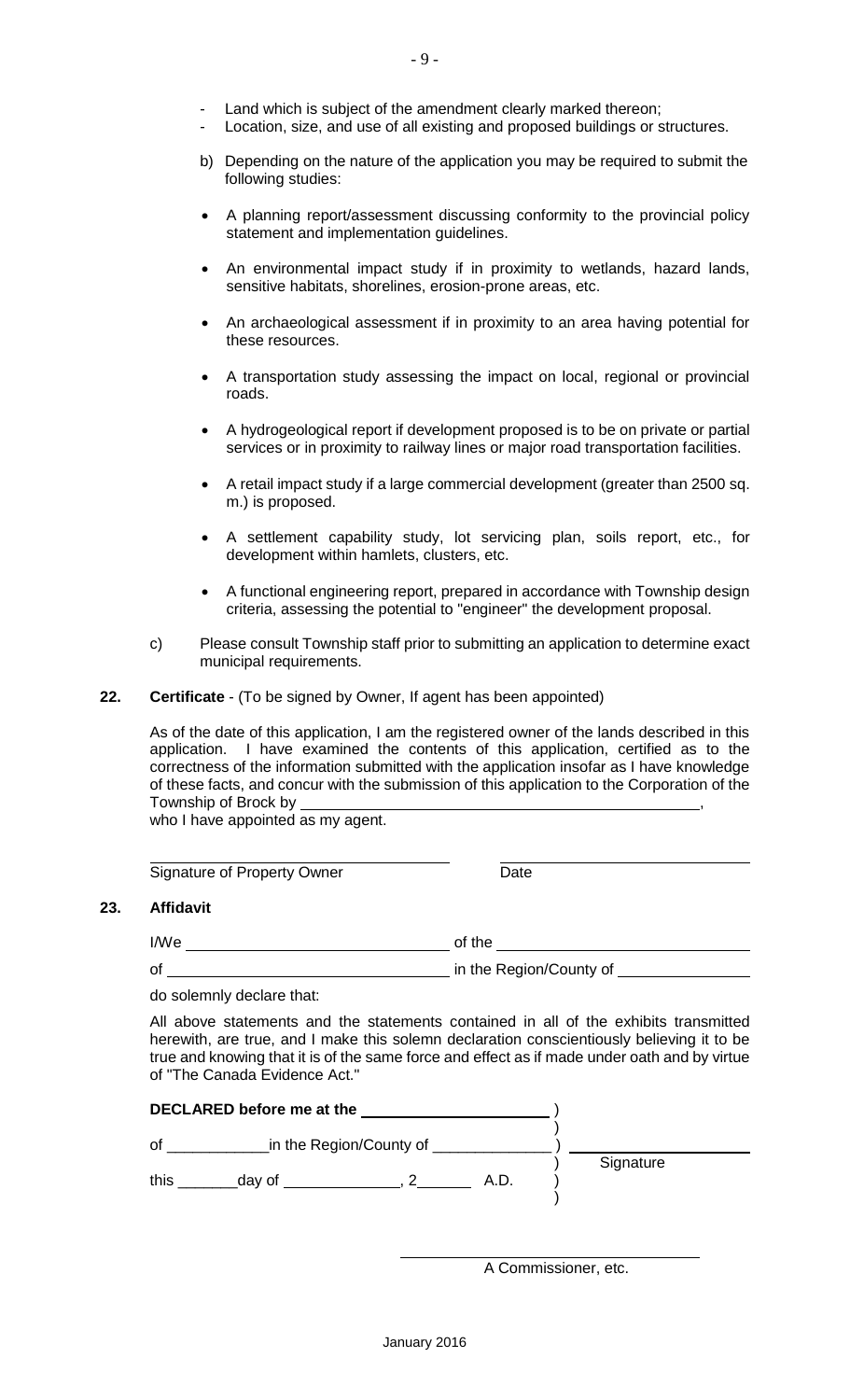**24. Affidavit of Professional Engineer** 

(If required as per Question 19)

| I/We | of the                  |
|------|-------------------------|
| of   | in the Region/County of |

do solemnly declare that:

All of the above statements contained herein are true, and I make this solemn declaration conscientiously believing it to be true and knowing that it is the same force and effect as if made under oath and by virtue of "The Canada Evidence Act."

|      | DECLARED before me at the |                         |      |           |
|------|---------------------------|-------------------------|------|-----------|
| οf   |                           | in the Region/County of |      | Signature |
| this | day of                    |                         | A.D. |           |

A Commissioner, etc.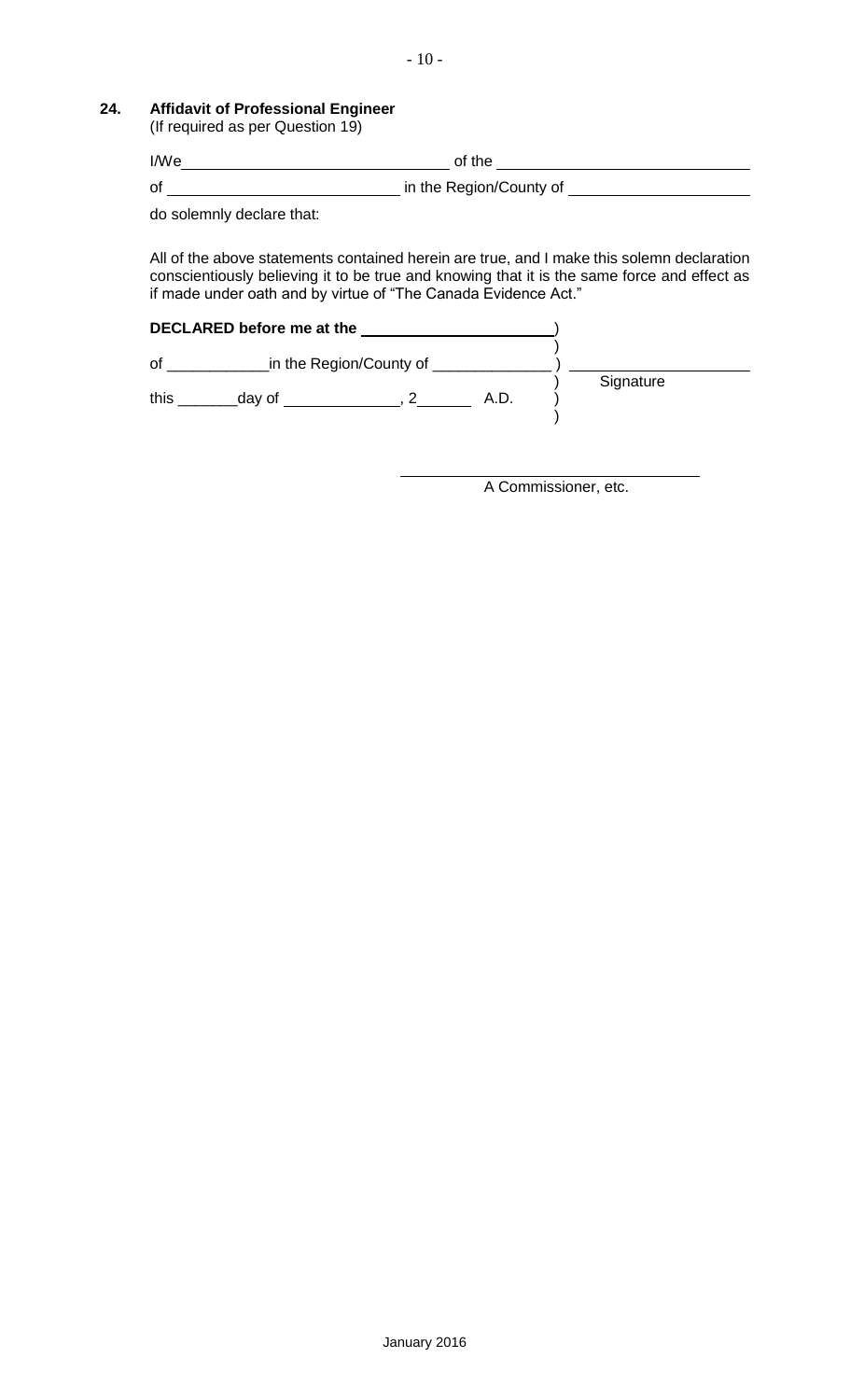#### **Data Sheet - MDS**

#### **Part I – To Be Completed by Applicant**

This is to be completed and attached to the application when applying for a new non-farm use within 500 metres (1,640 feet) of an existing livestock facility. Complete one sheet for each different set of buildings used for housing livestock.

Owner of Livestock Facility:<br>
<u>Livestock Facility:</u> Telephone: Twp.: Lot: Concession:

Closest distance from livestock facility to the property boundary of the new lot(s) or the change in land use (metres)\_

Closest distance from the manure storage to the property boundary of the new lot(s) or the change in land use (metres)

Tillable Hectares where Livestock Facility Located\_\_\_\_\_\_\_\_\_\_\_\_\_\_\_\_\_\_\_\_\_\_\_\_\_\_\_\_\_\_

| Type of Livestock                                           | Existing<br>Housing<br>Capacity# | Manure System<br>(Check One Box) |                          |                        |                              |  |
|-------------------------------------------------------------|----------------------------------|----------------------------------|--------------------------|------------------------|------------------------------|--|
|                                                             |                                  | Covered<br>Tank                  | Open<br>Solid<br>Storage | Open<br>Liquid<br>Tank | Earthen<br>Manure<br>Storage |  |
| <b>DAIRY</b>                                                |                                  |                                  |                          |                        |                              |  |
| <b>Milking Cows</b><br>$\Box$                               |                                  |                                  |                          |                        |                              |  |
| <b>Heifers</b>                                              |                                  |                                  |                          |                        |                              |  |
| <b>BEEF</b>                                                 |                                  |                                  |                          |                        |                              |  |
| Cows (Barn Confinement)<br>$\Box$                           |                                  |                                  |                          |                        |                              |  |
| Cows (Barn with yard)<br>$\Box$                             |                                  |                                  |                          |                        |                              |  |
| Feeders (Barn confinement)<br>$\Box$                        |                                  |                                  |                          |                        |                              |  |
| Feeders (Barn with yard)                                    |                                  |                                  |                          |                        |                              |  |
| <b>SWINE</b>                                                |                                  |                                  |                          |                        |                              |  |
| Sows<br>$\mathbf{L}$                                        |                                  |                                  |                          |                        |                              |  |
| Weaners<br>П                                                |                                  |                                  |                          |                        |                              |  |
| Feeder Hogs                                                 |                                  |                                  |                          |                        |                              |  |
| <b>POULTRY</b>                                              |                                  |                                  |                          |                        |                              |  |
| <b>Chicken Broiler/Roasters</b><br>$\overline{\phantom{a}}$ |                                  |                                  |                          |                        |                              |  |
| <b>Caged Layers</b><br>$\Box$                               |                                  |                                  |                          |                        |                              |  |
| <b>Chicken Breeder Layers</b><br>$\Box$                     |                                  |                                  |                          |                        |                              |  |
| <b>Pullets</b><br>$\Box$                                    |                                  |                                  |                          |                        |                              |  |
|                                                             |                                  |                                  |                          |                        |                              |  |
| Meat Turkeys (>10kg)<br>$\Box$                              |                                  |                                  |                          |                        |                              |  |
| Meat Turkeys (5-10kg)<br>$\Box$                             |                                  |                                  |                          |                        |                              |  |
| Meat Turkeys (<5kg)<br>$\Box$                               |                                  |                                  |                          |                        |                              |  |
| <b>Turkeys Breeder Layers</b>                               |                                  |                                  |                          |                        |                              |  |
| <b>HORSES</b>                                               |                                  |                                  |                          |                        |                              |  |
| <b>SHEEP</b>                                                |                                  |                                  |                          |                        |                              |  |
| <b>Adult Sheep</b><br>$\Box$                                |                                  |                                  |                          |                        |                              |  |
| <b>Feeder Lambs</b>                                         |                                  |                                  |                          |                        |                              |  |
| MINK - Adults                                               |                                  |                                  |                          |                        |                              |  |
| <b>WHITE VEAL CALVES</b>                                    |                                  |                                  |                          |                        |                              |  |
| <b>GOATS</b>                                                |                                  |                                  |                          |                        |                              |  |
| <b>Adult Goats</b><br>П                                     |                                  |                                  |                          |                        |                              |  |
| <b>Feeder Goats</b>                                         |                                  |                                  |                          |                        |                              |  |
| <b>OTHER</b>                                                |                                  |                                  |                          |                        |                              |  |